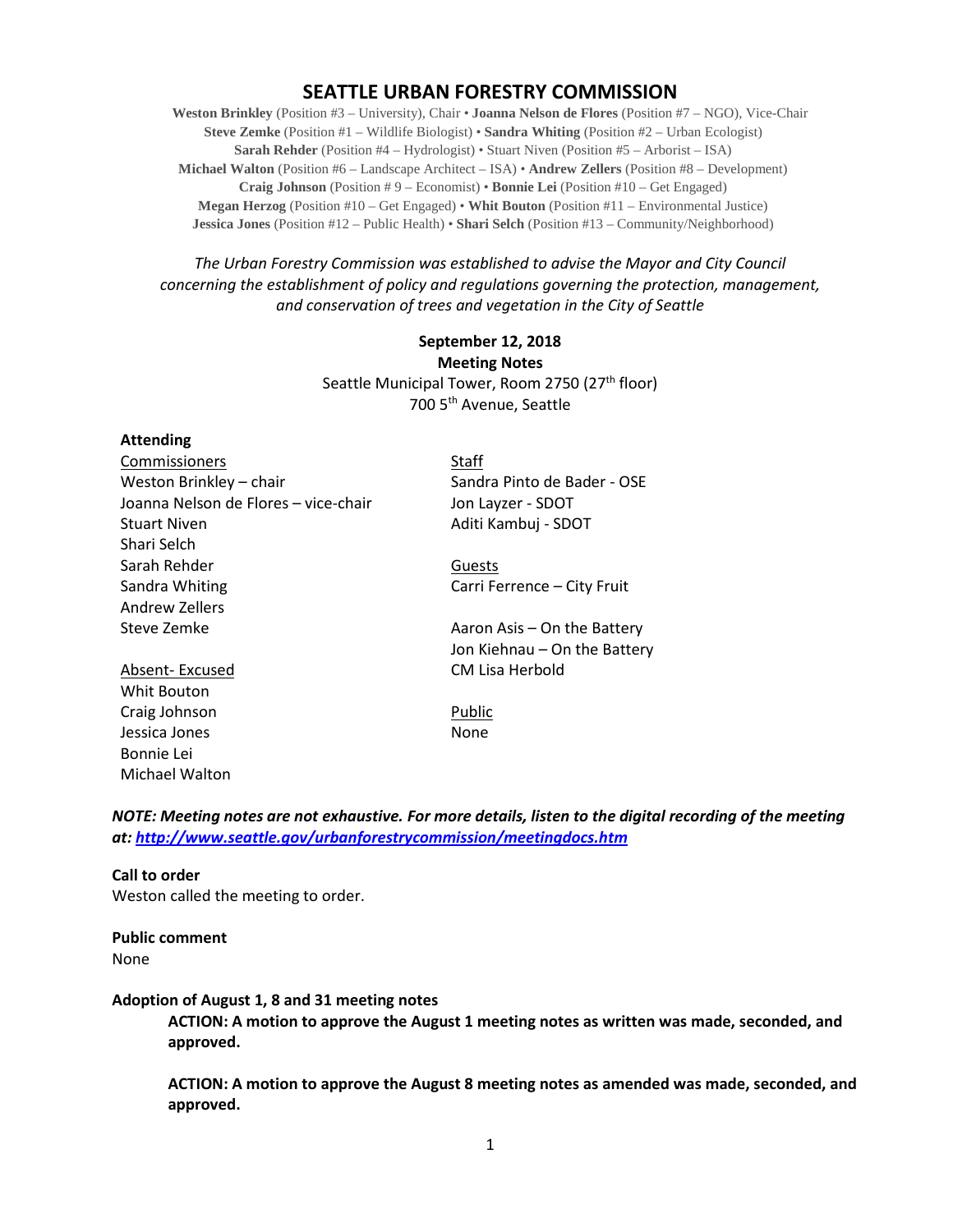### **ACTION: A motion to approve the August 31 meeting notes as amended was made, seconded, and approved.**

### **City Fruit**

Carrie Ferrence, Executive Director of City Fruit.

City Fruit is officially harvesting, and they are very busy. She brought fruit for treats.

2018 is their 10-year anniversary. When they first started they only served a few communities, now they are serving the whole of Seattle.

City Fruit's mission: put Seattle's fruit trees to their best and fullest use, so that everyone in our community shares in the value of fruit.

City Fruit's goals are:

- Grow the harvest
- Make the best & fullest use of fruit
- Ground out work in Seattle's communities
- Enhance organizational capacity
- Make sure everyone benefits from the harvest

#### The Great Seattle Fruit Harvest

2018 represented their biggest expansion: they grew to serve all of Seattle and reached into South King County.

Their growth:

- Already harvested more than 25,000 pounds of fruit
- Registered more than 200 new trees
- Will host up to 15 harvest hubs, with volunteer harvesters
- Will collect fruit from 100 harvest boxes, to increase efficiency

#### Stewardship and Education:

They re-launched their education workshops to include an active stewardship component, to reach a more diverse population; embed their work deeply in service, and connect more neighbors to the City's orchards

Their impact:

- Engaged several hundred volunteers in direct service
- Graduated 18 new master fruit tree stewards
- Trained 4 new orchard stewards to support City trees
- Training workshops resulted in care for additional 50 City trees

#### Youth programming

More than 300 underserved youth connected to their City's orchards and harvest through their Harvest Club and Harvest Team programs.

The training program:

- 20 middle schoolers became trained as Master Fruit Tree Stewards
- 1 intern trained as Harvest Team member
- Youth worked together to assess and map trees at three orchards

#### Save Seattle's apples:

They launched their third year of the campaign to protect our City's apple and pear teres!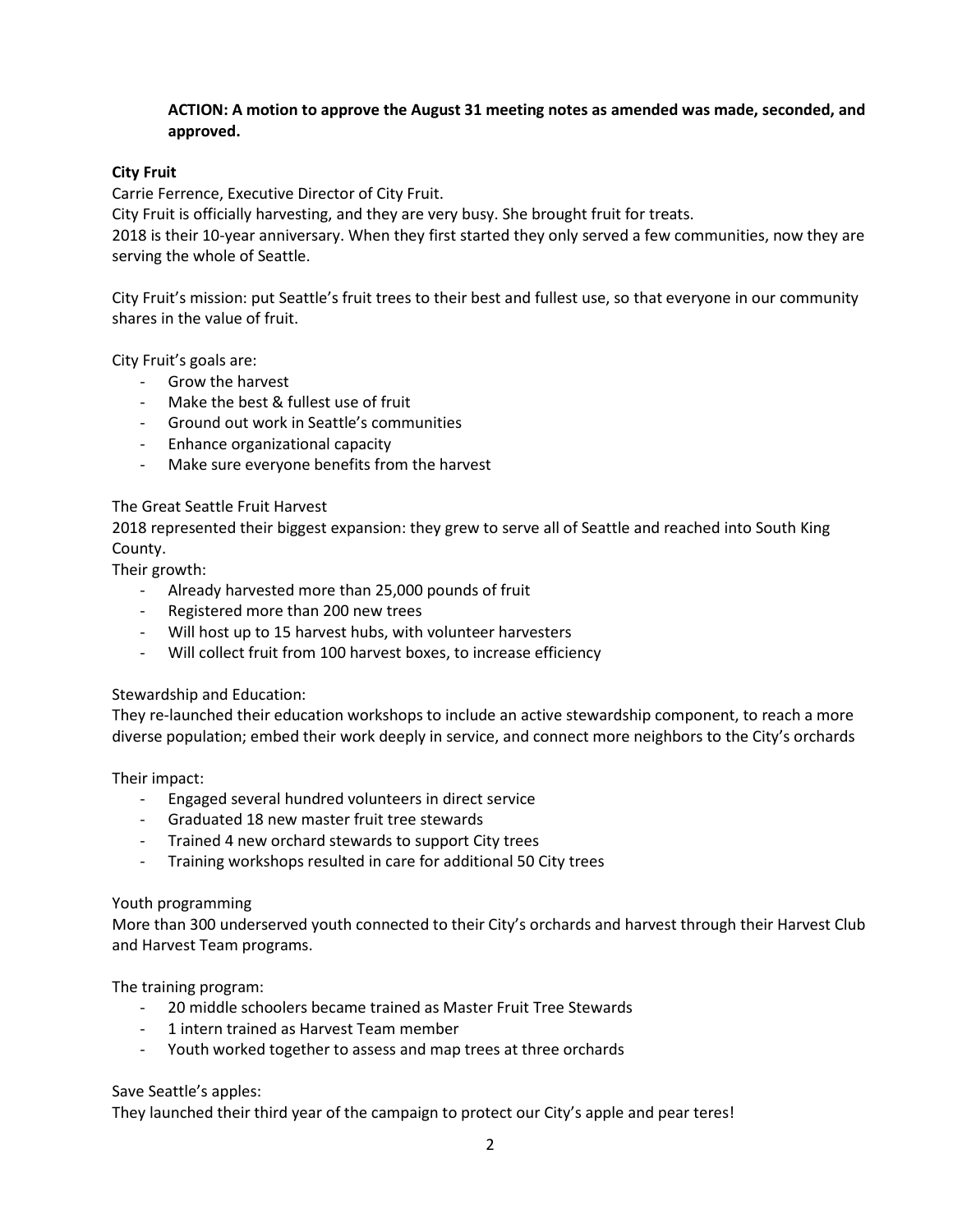Their reach:

- Distributed 10,000 pest prevention packs across Seattle
- Netted more than 50 trees in public spaces
- Launched a pilot study of net & design efficiency at Meridian
- Distributed more than 100 yard signs to participating homes

#### Tree care services

They launched tree care services in January and blew past their annual projections by may

#### Their services

- Tree care assessments
- Pruning
- **Netting**

City Fruit has grown by increasing efficiency in collection and have achieved dramatic growth in engagement and volunteerism.

What's next:

- Dig deeper into the City's collective orchard
	- o Break down barriers to the trees and fruit
	- o Create a comprehensive map of city's fruit trees
- Continue to increase efficiency in collection
- Invest more in community engagement and volunteerism
- Update City contract
	- o Align the value of the contract with the value of the work
	- o Focus the contract on public trees, volunteerism, and youth programming
	- o They will work with Department of Neighborhoods and Parks to update the contract which has been the same since 2014.

They want to encourage people to think of their fruit tree as part of a larger orchard ecosystem.

UFC question: what are other sources of funding?

Answer: Annual budget is \$300K, City funding in 2018 is \$68,000, the rest comes from community donations, their membership program, and grants. They sell some of their fruit and collect for fruit tree services. Do have corporate sponsors.

## *For more details on the conversation, including the Q&A portion of the presentation, please listen to the digital recording of the meeting at[: http://www.seattle.gov/urbanforestrycommission/meetingdocs.htm](http://www.seattle.gov/urbanforestrycommission/meetingdocs.htm)*

#### **Battery street project**

Jon Layzer works in SDOT. He's been working on the Alaskan Way Viaduct and decommissioning the Battery street tunnel. They looked at potential adaptive re-use of the tunnel for transportation and open space uses. The bottom line is that it's a structure built in 1950s that has failed. It looks as a free asset we should use but in reality, it's a liability. Retrofitting it for safe use by people would have cost over \$100M and were no feasible alternatives to re-use the tunnel. The tunnel being filled in takes care of the safety concerns. The lid is a structural component that will remain, as will the utilities currently in place (SCL electrical systems, etc.). There are barriers to planting street trees on top of the tunnel, but once it's filled, there might be opportunity to plant trees.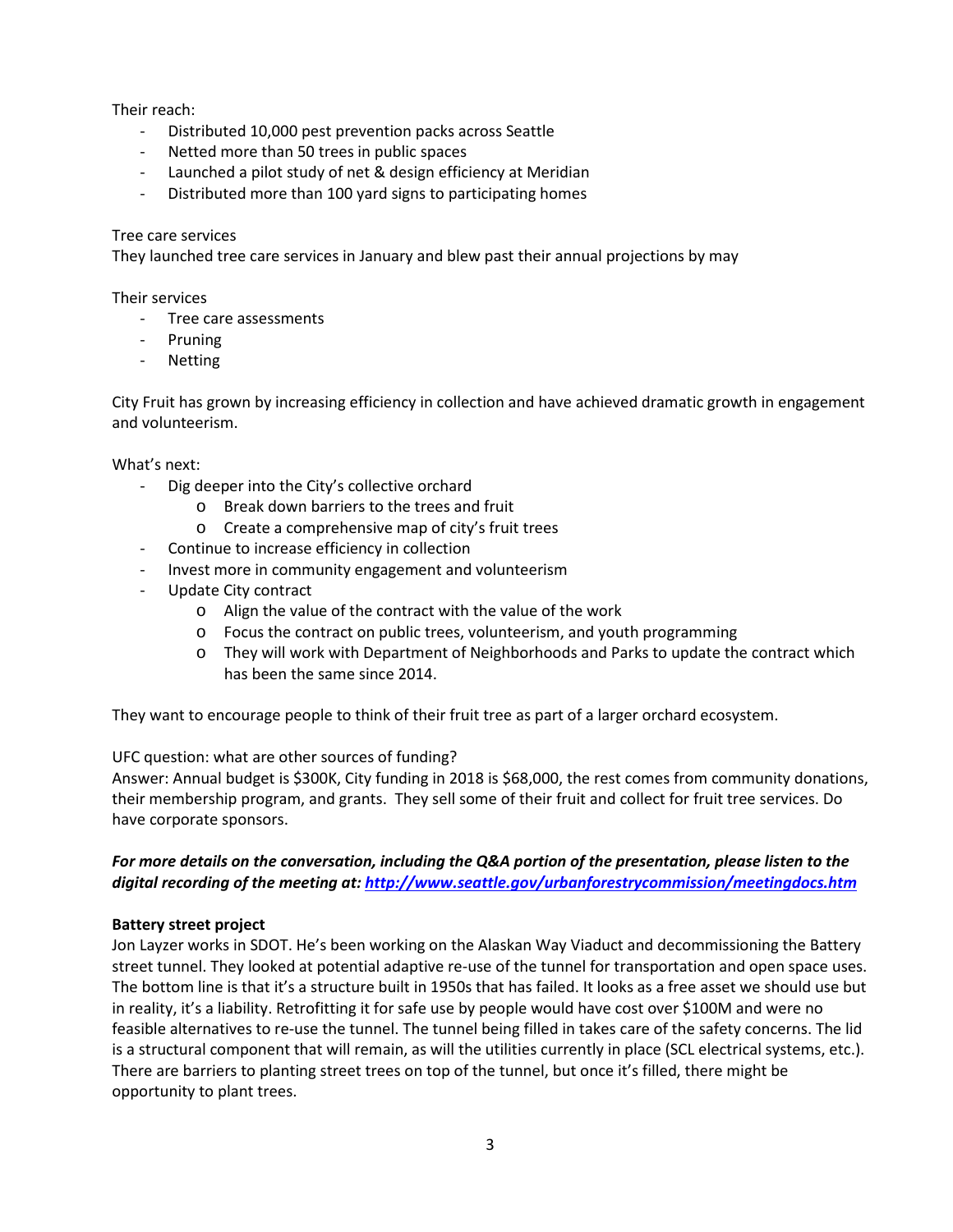The utilities present a challenge in terms of what type of trees might be able to be accommodated. They have been in conversation with WSDOT to find ways to beautify the street. It will be expensive to plant trees due to excavation costs and soil availability. One option could be above-ground planting. There are several challenges to consider: Loading, sight distances, CPTED (crime prevention through environmental design), etc. WSDOT will be filling the tunnel in the next 18 months.

UFC question: are you compacting the fill-in material.

Answer: the fill needs to meet compaction standards for any City street. They'll do some combination of placing regular fill (not good for trees), and then use cement material to retire the structural liability (especially in case of an earthquake).

UFC question: who owns the right-of-way? Answer: SDOT does.

UFC question: what's on top of the tunnel? Answer: Battery street is on top and will remain. It's one of the most transited streets with the E line running through it.

UFC question: does SDOT has minimum standards for greening a street with businesses? Answer: working on increasing the ability for people to comply with their requirements.

*For more details on the conversation, including the Q&A portion of the presentation, please listen to the digital recording of the meeting at[: http://www.seattle.gov/urbanforestrycommission/meetingdocs.htm](http://www.seattle.gov/urbanforestrycommission/meetingdocs.htm)*

#### **Jon Kiehnau and Aaron Asis from On the Battery:**

Provided the context on the neighborhood. This present an opportunity to make Battery street more walkable.

Would like to explore opportunities to enhance the area for the community before the tunnel is filled. Look at connecting this area with the waterfront. There was a purpose for the street to look the way it looked for the past 65 years (because of the tunnel). There is no longer that need. And the street can look differently for the community moving forward.

The group's next steps are:

- Develop strategic project guideline
- Identify potential project partners
- Initiate preliminary project discussion
- Develop collaborative agreement
- Create implementation strategy
- Secure funding to develop plan.

Jon lives on Vine street which is very beautiful with rain gardens and some trees. Bell street had challenges around utilities. The street is busy north of  $3^{rd}/4^{th}$ . There is an opportunity to find a way to green the street. Because it's empty under the lid right now, this could be an opportunity to think about tree planting now.

UFC question: does the re-development of the waterfront touches this area? Answer: no, it's not included. The waterfront plan extends to Bell.

UFC question: is there an estimate for how much it would cost to plant trees? Answer: SDOT doesn't have that estimate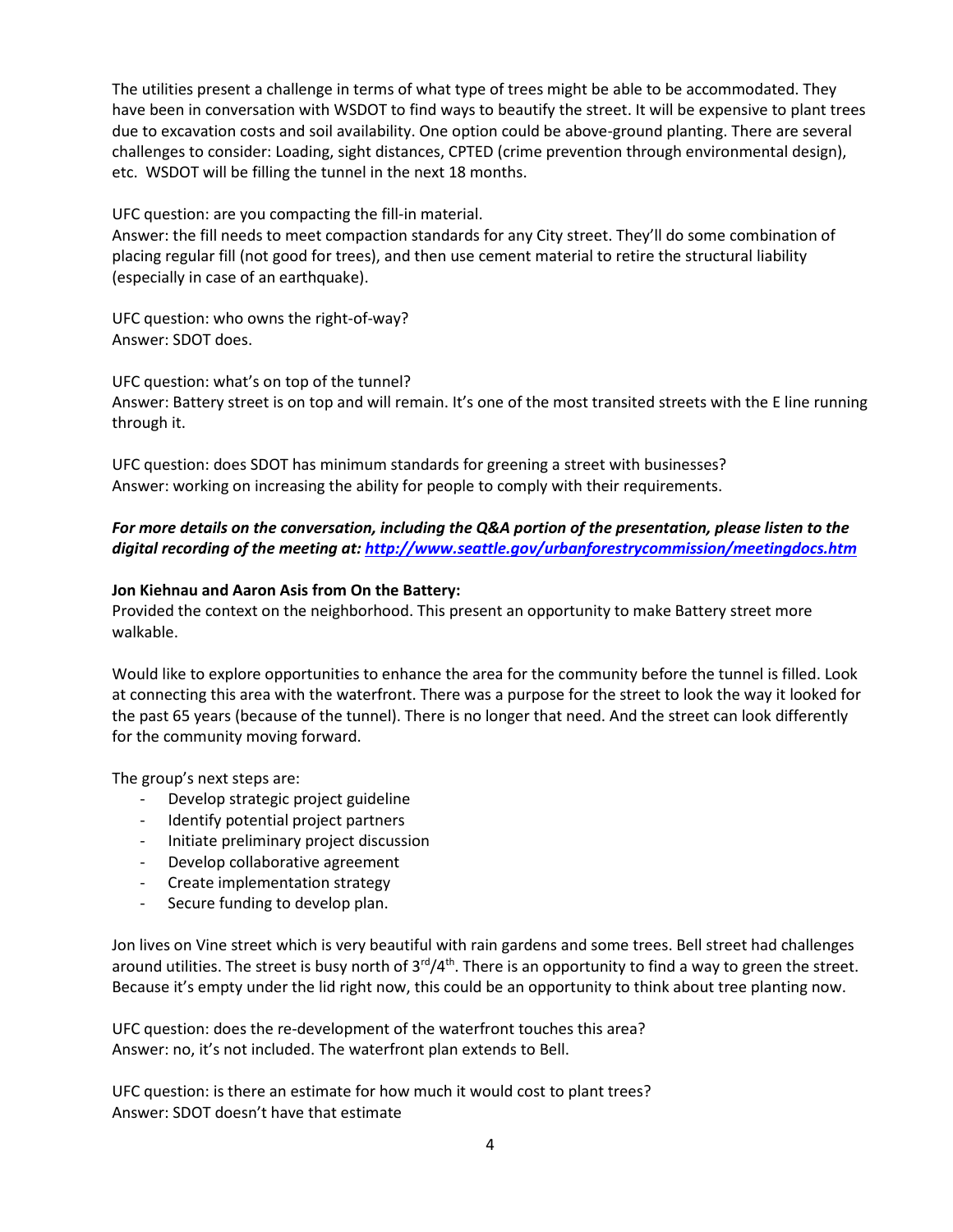UFC question: is there an estimate for tree planting cost in the future (if WSDOT doesn't provide planting). Answer: he doesn't have the funding or staff capacity to do at this time.

The UFC would advocate for at least have a minimum standard for tree planting in the ROW. The UFC will consider issuing a letter of recommendation to that effect.

*For more details on the conversation, including the Q&A portion of the presentation, please listen to the digital recording of the meeting at[: http://www.seattle.gov/urbanforestrycommission/meetingdocs.htm](http://www.seattle.gov/urbanforestrycommission/meetingdocs.htm)*

### **CM Herbold visit**

CM Herbold joined the UFC. A statement came out today from PLUZ committee addressing critical elements of the content of the ordinance, and community requests on process and timing. The statement addresses:

- Replacement is not sufficient
- Need to consider how we are measuring trees
- Protection for street groves
- Funding to enforce the ordinance
- Commitment to considering the next step of the ordinance after budget.
- Identifies some of the things that have already been included in the ordinance due to community input.

It's been unusual for the public to see a bill that hasn't been formally introduced to council and a committee. The idea was to give opportunity to the community to provide input. In terms of exceptional tree protection, her proposal will be to replicate current Exceptional trees.

CM Herbold will send an editable version of the current draft and mark it up for her to consider. Sandra to follow up.

## *For more details on the conversation, including the Q&A portion of the presentation, please listen to the digital recording of the meeting at[: http://www.seattle.gov/urbanforestrycommission/meetingdocs.htm](http://www.seattle.gov/urbanforestrycommission/meetingdocs.htm)*

**Public comment** None

**New Business** None

**Adjourn**

#### **Public input**

**From:** MartinWesterman <artartart@seanet.com>

**Sent:** Friday, September 07, 2018 3:16 PM

**To:** Johnson, Rob <Rob.Johnson@seattle.gov>; Herbold, Lisa <Lisa.Herbold@seattle.gov>; O'Brien, Mike <Mike.OBrien@seattle.gov>; Pinto de Bader, Sandra <Sandra.Pinto\_de\_Bader@Seattle.gov>; Finn Coven, Jessica <Jessica.FinnCoven@seattle.gov>

**Subject:** Fwd: Is OSE at the table?

Greetings, Esteemed Leaders,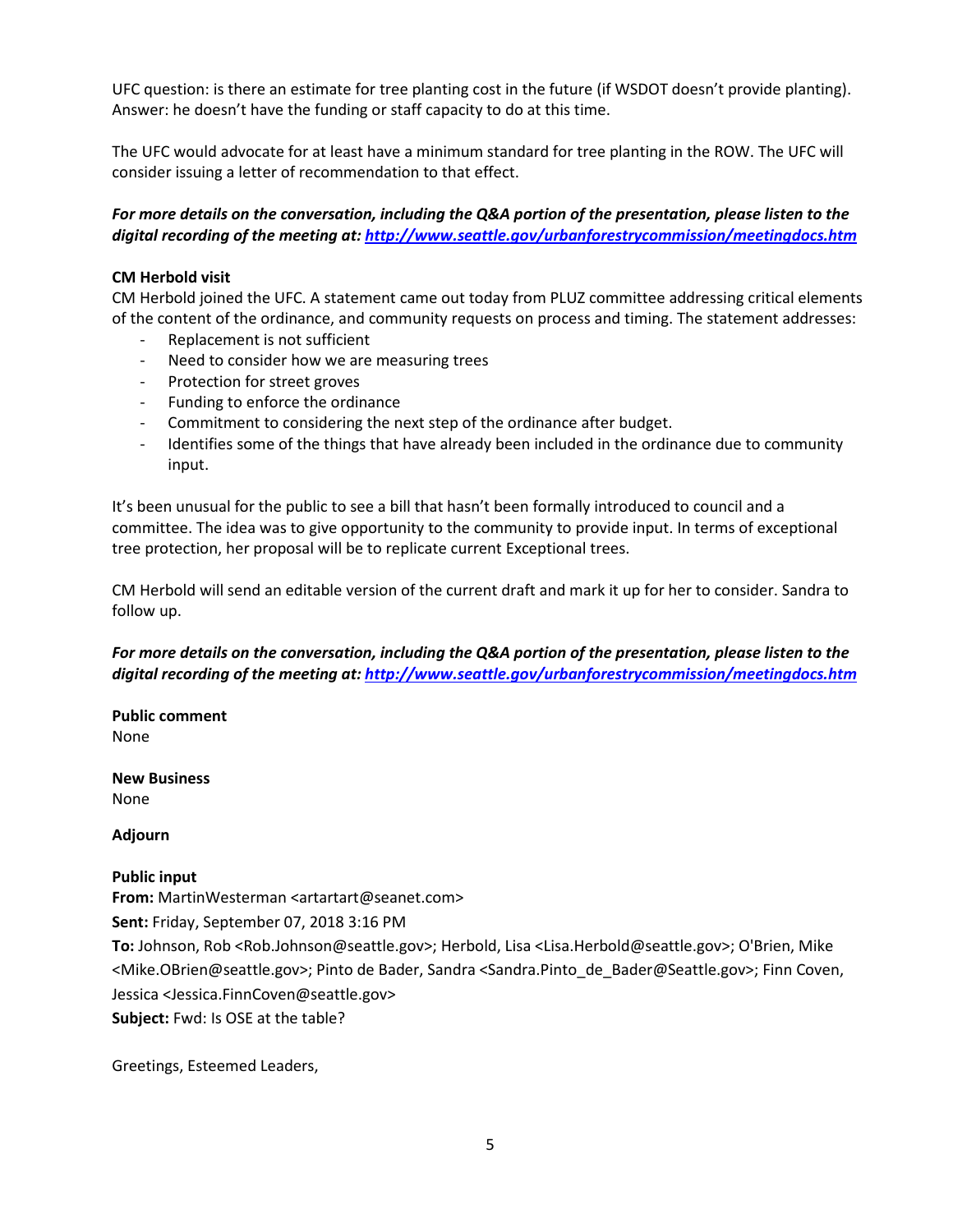The Council meeting Wednesday, Sept. 5, helped me appreciate your challenges in crafting a new tree ordinance. Thank you for your work so far.

As I noted in my comments, however, there are several items missing from the draft your are crafting:

- a statement of value: trees are necessities, not amenities. The value of natural capital is perpetual, and needs to be stewarded. The value of grey capital (built environment, vehicles, etc.) is temporary. As I noted, Seattle's green infrastructure is worth \$2 billion a year in benefits and savings — including public health (incl. reducing depression), oxygen production, absorbing carbon, filtering water, controlling erosion, providing habitat.
- (That number is extrapolated from the 2011 Trust for Public Lands \$500 million valuation of Seattle Parks' benefits & savings. As Parks only occupy 11% of Seattle's area, and 67% of Seattle trees sit on private land, \$2 billion worth of natural capital value city-wide is a conservative estimate).
- Without stating a clear value for natural capital, it doesn't matter which classes of trees you allow to cut and which to keep, where they can be cut and where replaced are moot. It's not value-based, it's administrative.
- A requirement that departments coordinate their efforts: SDOT already conducts a tree inventory; OSE is an unused, or overlooked but logical monitoring & enforcement arm, the City Attorney would back OSE and SDCI, which must review and approve permits. These departments must work together
- Why was no OSE representative sitting at the table?
- Arborist certification for tree evaluation is unenforceable; it also supports not valuing trees, rather than valuing them.
- Require that replacement trees contribute to biodiversity
- Incorporate all the 2010 Urban Forestry Commission guidelines
- Show a clear pathway stating that the proposed changes will get Seattle to a healthy 30% canopy cover?
- Offer economic incentives to move citizens toward tree (and natural capital) stewardship. They can be separate, through SDCI, or incorporated into the Proposed Tree Ordinance
- Make a clear statement on how the Proposed Tree Ordinance complements other city plans and goals — tree canopy increase, carbon reduction, natural capital stewardship, social justice, etc.
- Use best practices. Nowhere in either the Wednesday hearing and ordinance proposal was any reference made to best urban practices we can incorporate from successful examples in other cities (Portland, OR, Ithaca, NY)
- Likewise, neither at the hearing or in the proposal is any discussion of science & economic analysis that support the proposed ordinance. Changes to legislation should be based on scientific and economic data.